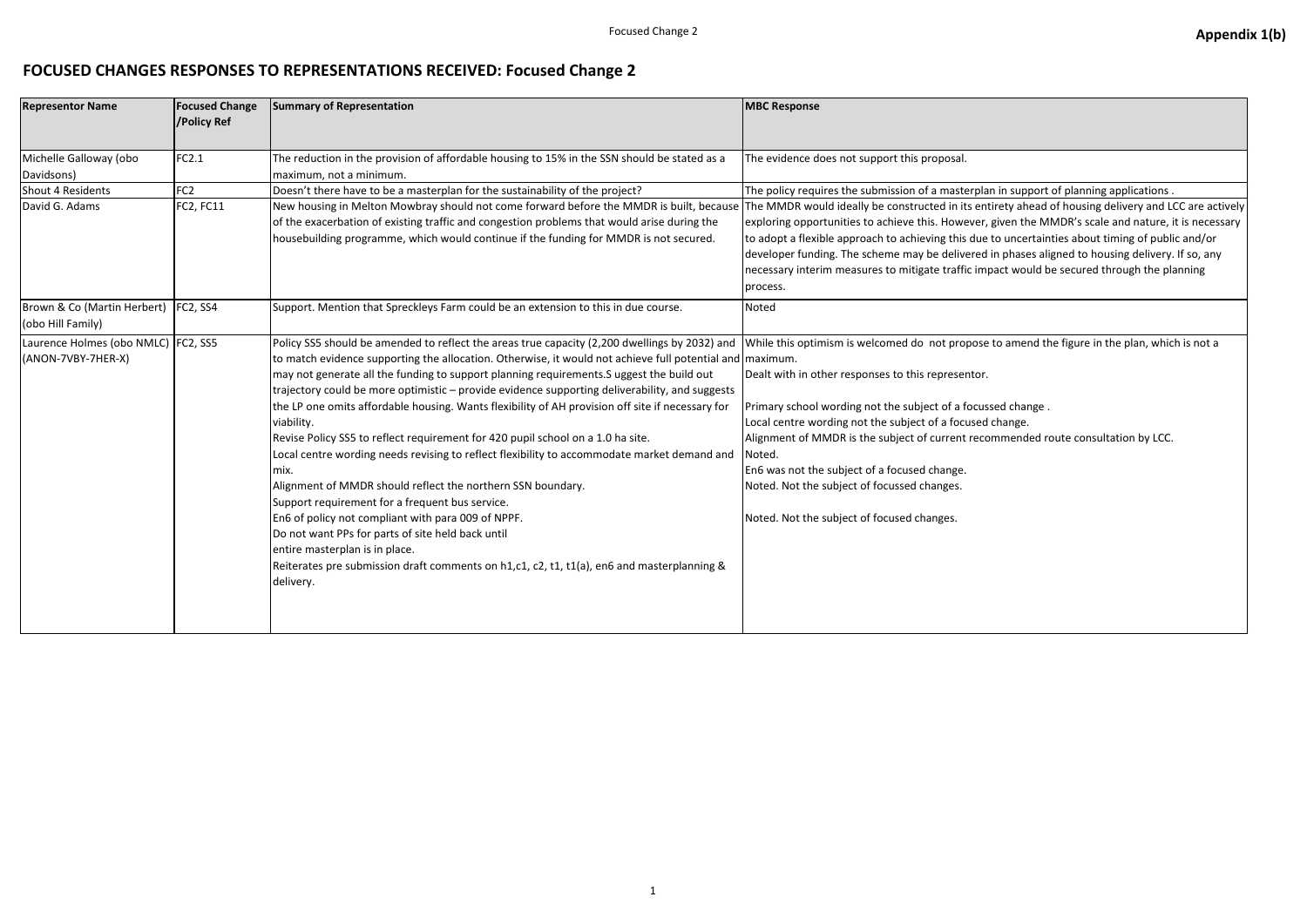| <b>MNAG</b>            | FC2, SS4, SS5   | Plan shouldn't advance before road funding secured. Building MSSN without adequate<br>infrastructure is unsound. Concerned that other planning requirements, e.g. AH have been<br>slashed to accommodate road. Contrary to NPPF 174. MNSN plans have lack of clarity. Issues<br>with MCP. Without MMDR plan is unsound, unviable and unsustainable. As LCC is a part<br>landowner there are conflicts of interest for LCC. Want road before housing and Six Hills to be<br>considered instead of SUEs. Suggest a loan to cover MCP section of MMDR, to be repaid as<br>development come forward. Support protection zone between MCP and new development.<br>Suggest an additional GP surgery at hospital site. Masterplan needed due to multiple land<br>ownerships.                                                                                                                                                                                                                                                                                                                                                                                                                                                                                                            | As development will be funding sections of the I<br>section referenced to be completed prior to all o<br>appropriate mitigations through the developmer<br>in its entirety from the A606 Nottingham Road to<br>town over the course of the plan period (by 203<br>Strategy (MMTS), Leicestershire County Council<br>bringing forward each section of the distributor<br>appropriate funding opportunities to do so. No<br>individual developers will still be required to ide<br>from their developments through the planning p<br>suitable construction traffic routeing arrangeme<br>ensures that adequate infrastructure will be pro<br>responses in FC11 and FC12.<br>See comments above and in responses to FC11 of<br>provides good connectivity and the sustainable r<br>and enhance provision. There will be opportunit<br>over the plan period, supported by policies SS4,<br>aimed at maintaining and improving accessibility<br>biodiversity of Melton Country Park.<br>Policy IN2 ensures that CIL or developer contribu<br>, including healthcare and education. |
|------------------------|-----------------|----------------------------------------------------------------------------------------------------------------------------------------------------------------------------------------------------------------------------------------------------------------------------------------------------------------------------------------------------------------------------------------------------------------------------------------------------------------------------------------------------------------------------------------------------------------------------------------------------------------------------------------------------------------------------------------------------------------------------------------------------------------------------------------------------------------------------------------------------------------------------------------------------------------------------------------------------------------------------------------------------------------------------------------------------------------------------------------------------------------------------------------------------------------------------------------------------------------------------------------------------------------------------------|-------------------------------------------------------------------------------------------------------------------------------------------------------------------------------------------------------------------------------------------------------------------------------------------------------------------------------------------------------------------------------------------------------------------------------------------------------------------------------------------------------------------------------------------------------------------------------------------------------------------------------------------------------------------------------------------------------------------------------------------------------------------------------------------------------------------------------------------------------------------------------------------------------------------------------------------------------------------------------------------------------------------------------------------------------------------------------|
| Mike and Elaine Maffei | FC <sub>2</sub> | There is a reference to wild life preservation in SS5 (Northern) and I would expect a similar<br>reference in SS4 in relation to the unmade section of Kirby Lane (close to Burton Rd). This Lane (evidence to specifically protect Kirby Lane ;if this<br>needs to be preserved in its current form for the continued enjoyment of walkers, dog walkers and ressed through the masterplan.<br>and cyclists and to protect the hedgerows and wildlife.                                                                                                                                                                                                                                                                                                                                                                                                                                                                                                                                                                                                                                                                                                                                                                                                                           | The general protection of biodiversity and wildlit                                                                                                                                                                                                                                                                                                                                                                                                                                                                                                                                                                                                                                                                                                                                                                                                                                                                                                                                                                                                                            |
| R F Hoyland (Mr)       | FC <sub>2</sub> | The conflict between Areas of Separation and areas approved for development has not been<br>addressed. CPRE consider that FC2 fails to satisfy the requirements of NPPF paras 154 & 157.<br>The zig zag line used on policy maps to 'define' Areas of Separation is unacceptably vague. The<br>substitution of fig. FC13.1 for the earlier fig.7 in the Pre submission Draft is easily overlooked<br>and NOT transparent. As a result, the conflict between policies EN4 & SS4 which seek to<br>preserve Areas Of Separation between Melton and neighbouring settlements (Burton Lazars &<br>Eye Kettleby) is further highlighted, increasing the threat of coalescence. The objections of<br>English Heritage concerning the adverse effect on the setting and preservation of a Scheduled<br>Ancient Monument remain disregarded. There is also a conflict between policy SS4<br>(Alternative Development Strategies) and EN4 regarding the Area of Separation between<br>Melton & Asfordby Hill. With regard to SS6 provisions for a possible housing development at<br>Six Hill, CPRE consider that this proposal is totally unsustainable and must be withdrawn.<br>Please see prior concerns regarding the Focused Changes Consultation recorded in the<br>response to FC1 | The Areas of Separation are not designed to pre<br>between settlements or results in the loss of hig<br>NPPF.                                                                                                                                                                                                                                                                                                                                                                                                                                                                                                                                                                                                                                                                                                                                                                                                                                                                                                                                                                 |

Distributor Road, it would not be viable to require the development. Policy SS4, part t1B requires ent period. The Local Plans seeks to deliver the MMDR to the A607 Leicester Road around the east of the 16). As part of the Melton Mowbray Transport and Melton Borough Council are committed to road as soon as possible, and are investigating all btwithstanding the provision of the distributor road, entify and mitigate specific transport impacts arising process. This includes identifying and agreeing ents, secured through planning conditions. The plan ovided as sites are developed. See also detailed

on MMDR. Public transport in Melton Mowbray neighbourhoods provide an opportunity to increase ties to improve cycle and pedestrian accessibility ,SS5 ,C9 and IN1. Noted, does not affect policies y in this area. Policy SS5 recognises and protects the

utions will provide future infrastructure requirements

ife corridors is addressed in policy SS4. There is no is is produced at a later stage the details can be

event development ,unless it leads to coalesence ghly tranquil landscape. This is consistent with the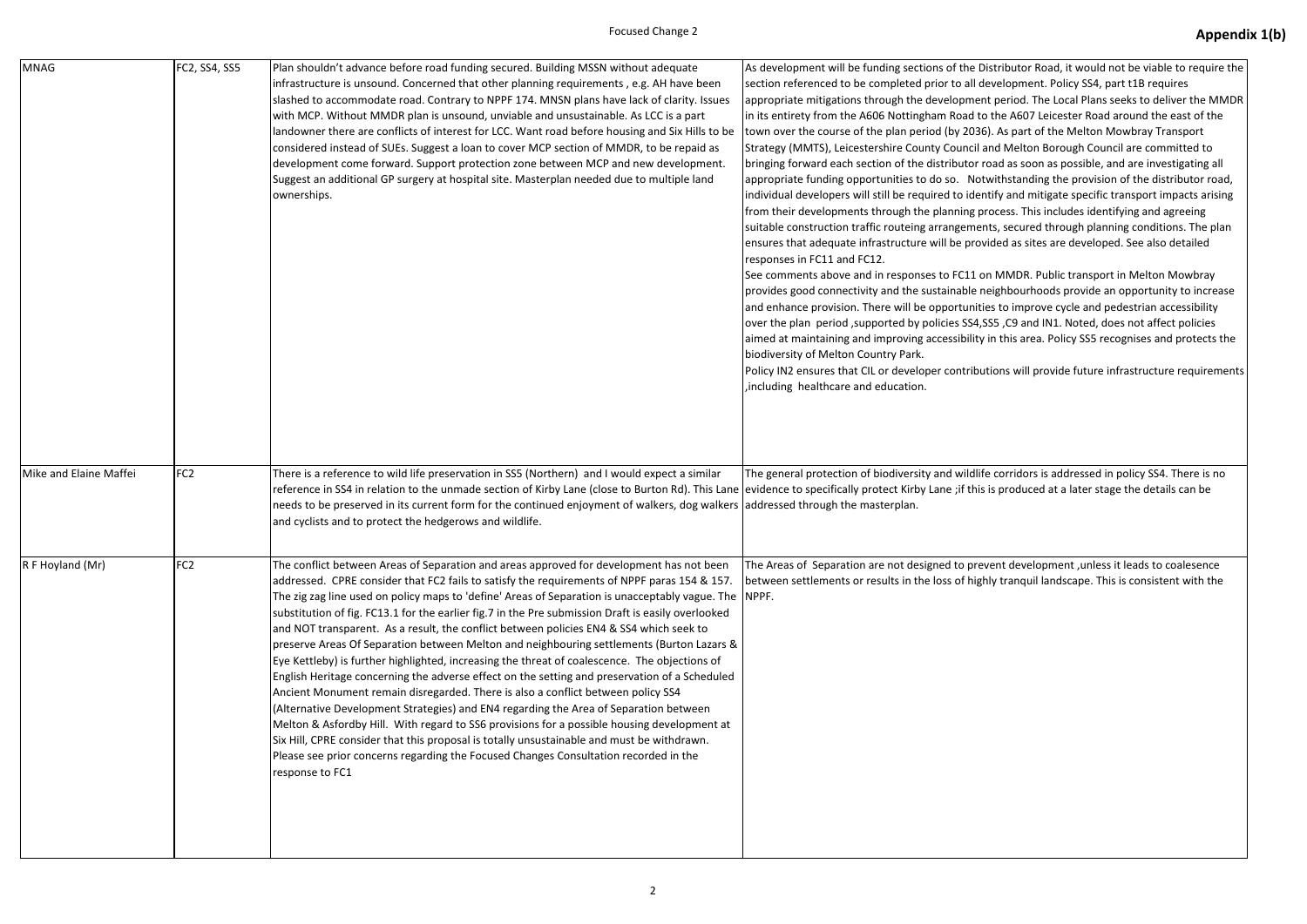| Martin Lusty. WOTWTA NP  | FC <sub>2</sub> | We support these policies.                                                                                                                                                                                                                                                                                                                                                                                                                                                                                                                                                                                                                                                                                                                                                                                                                                                                                                                                                                                                                                                                                                                                                                                                                                                                                                                                                                                                                                                                                                                                                                                                                                                                                                                                                 | Noted                                                                                                                                                                                                                                                                                                                                                                                                                                                                                                                                                                      |
|--------------------------|-----------------|----------------------------------------------------------------------------------------------------------------------------------------------------------------------------------------------------------------------------------------------------------------------------------------------------------------------------------------------------------------------------------------------------------------------------------------------------------------------------------------------------------------------------------------------------------------------------------------------------------------------------------------------------------------------------------------------------------------------------------------------------------------------------------------------------------------------------------------------------------------------------------------------------------------------------------------------------------------------------------------------------------------------------------------------------------------------------------------------------------------------------------------------------------------------------------------------------------------------------------------------------------------------------------------------------------------------------------------------------------------------------------------------------------------------------------------------------------------------------------------------------------------------------------------------------------------------------------------------------------------------------------------------------------------------------------------------------------------------------------------------------------------------------|----------------------------------------------------------------------------------------------------------------------------------------------------------------------------------------------------------------------------------------------------------------------------------------------------------------------------------------------------------------------------------------------------------------------------------------------------------------------------------------------------------------------------------------------------------------------------|
| Group<br>Carl Powell     | FC <sub>2</sub> | Reducing the affordable requirement from 37% to 15% (even 5-10% as I understand it in<br>Melton Town itself) is unsound. MBC has evidence that housing in the Borough is becoming<br>unaffordabl, citing the cheapest 25% of homes requiring an income in excess of national<br>average. I do understand that affordability (or CIL) requirements can render development<br>financially unviable for developers, so such an extreme reduction is unnecessary. House-<br>building is extremely profitable. It is even more profitable in the countryside where developers<br>benefit from the 'rural premium'; presumably this is why a 40% affordable element is still<br>viable' there - because developers will still profit to the extent they require. All evidence<br>however is that employment opportunity - particularly in comparatively low-paid<br>manufacturing - is concentrated in Melton Town. It is irrational to place the presumably lower<br>income people furthest from employment where they will need to drive long distances not<br>only to work (average miles travelled to work 26 one-way in Somerby) but for shopping,<br>school and recreation.<br>do not oppose a 40% affordable element in my Parish of Somerby. I SUPPORT that, including<br>social rented. What I oppose is the reduction to 15% in Melton because it fails to address<br>objectively identified need. It favours developers and disfavours those in society who need the<br>most help. It is unethical.<br>Furthermore - affordable housing in an area of 'rural premium' tends not to remain affordable<br>for long. Market forces prevail in the long run. There is incentive to buy then sell on for profit<br>at market rates. Right to buy exacerbates this problem. | Yes, evidence that affordable housing in the Boro<br>making (HEDNA, 2017 and Melton BC Housing Ne<br>requirements, the viability of development needs<br>Study, May 2017 found that any more than 15% a<br>developments in both the northern and southern<br>viable. However, the targets are set as a minimur<br>conditions and demonstrable economic viability e<br>requirement on eligible residential developments<br>to develop affordable housing in rural areas which<br>be set out further in a Supplementary Planning Do<br>implemented post Local Plan adoption. |
| Mr Maurice Bell          | FC <sub>2</sub> | Number of comments regarding MMDR, including information about proposed junctions.<br>Suggests further pedestrianisation of town centre and proposes routes for vehicles to use and<br>exception.                                                                                                                                                                                                                                                                                                                                                                                                                                                                                                                                                                                                                                                                                                                                                                                                                                                                                                                                                                                                                                                                                                                                                                                                                                                                                                                                                                                                                                                                                                                                                                          | As development will be funding sections of the Di<br>section referenced to be completed prior to all de<br>appropriate mitigations through the development<br>the MMDR is addressed in responses to FC11.                                                                                                                                                                                                                                                                                                                                                                  |
| Steve and Rachel Jackson | FC <sub>2</sub> | 1. The proposal increases the number of houses from 1700 to now 2000, 1700 of which must<br>be delivered before 2036.<br>2. If 1700 are delivered by 2036 alone that would represent excessive building work disruption<br>and work traffic issues for the immediate vicinity and Melton itself for 18 years.<br>3. Assuming the balance of 300 are delivered as well there is no deadline or cap for that<br>further building work to be complete, ensuring ongoing disruption for an undefined period.<br>4. There is no clear evidence produced to date that demonstrated Melton Mowbray requires<br>or has the demand for such a huge scaled development<br>5. Taking points 2. and 3. and 4. together, the proposal is excessive and is unjustified.                                                                                                                                                                                                                                                                                                                                                                                                                                                                                                                                                                                                                                                                                                                                                                                                                                                                                                                                                                                                                  | Policy SS4, part t1B requires appropriate mitigatic<br>evidence and justifacation for Meltons housing re                                                                                                                                                                                                                                                                                                                                                                                                                                                                   |

ough is needed is available and was used in the plan eds Study, 2016). However, when setting policy s to be considered. The Revised Local Plan and CIL affordable housing on eligible residential

i sustainable neighbourhoods and 5% - 10% is not m and can be increased having regard to market evidence. The support of a 40% affordable housing in the Somerby parish is noted. There is intention h will be held in perpetuity. The details of this will ocument, which will be formulated and

istributor Road, it would not be viable to require the evelopment. Policy SS4, part t1B requires t period. The justification for the eastern route of

ons through the development period. There is clear equirement within the Local Plan evidence base.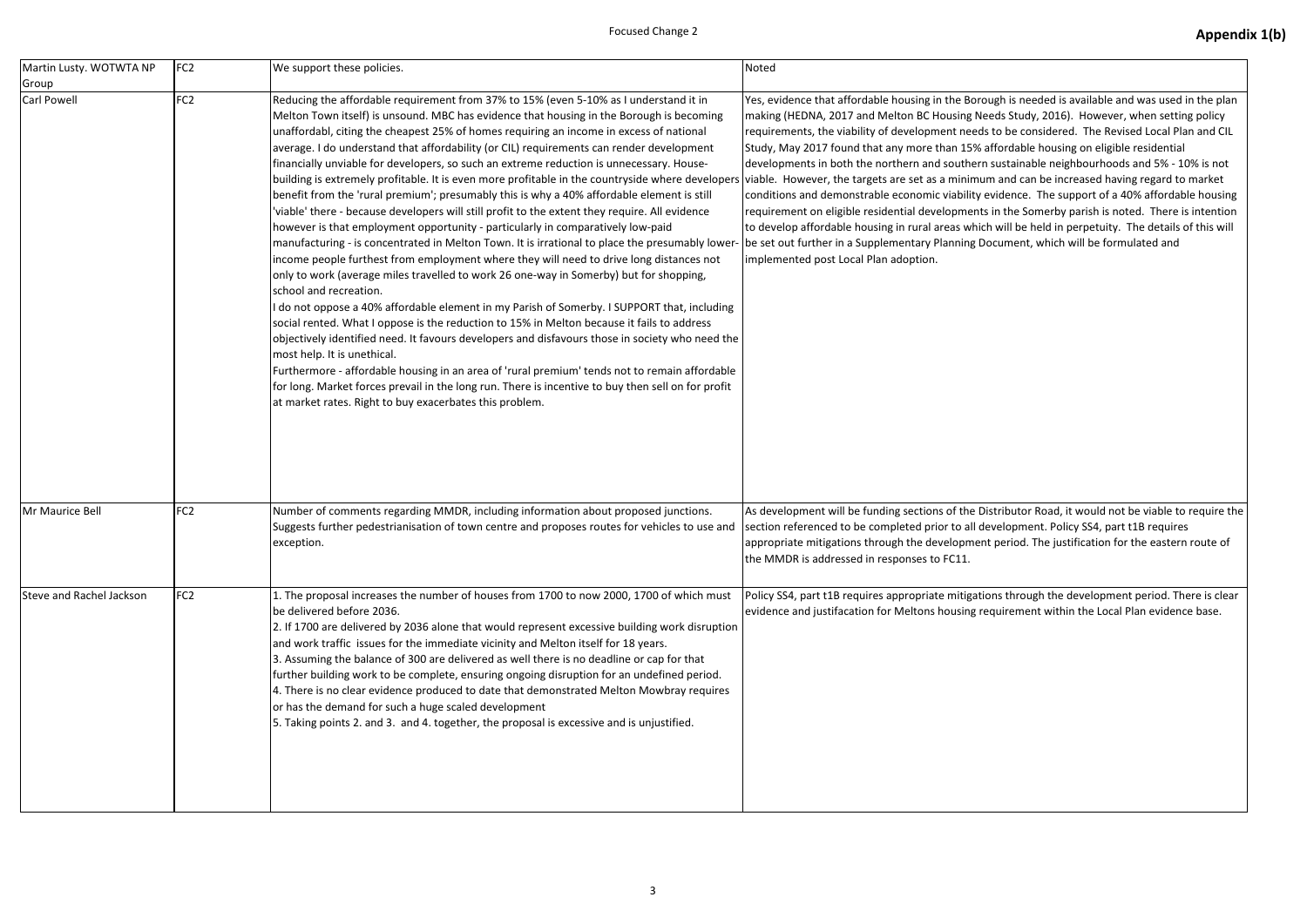| Mrs Debbie Adams       | FC <sub>2</sub> | Infrastructure (Highways) currently inadequate without development of further housing. No<br>guarantee of govt funding for MMDR. Plan cannot be effective, justified or nppf compliant<br>without guaranteed mmdr. Most of the working population of Melton Mowbray work outside<br>the borough with a large proportion working in and around Leicester. Poor public transport.<br>Unsafe to cycle. . There is no way that the MNSN could be remotely described as "self-<br>contained". Latham House Medical Practice is the ONLY doctors' surgery in the town. No<br>Guarantee masterplan for NSN will come before individual planning applications. LCC are<br>landowners in the north of the town and their land forms part of the proposed siting of the<br>MNSN. I believe that LCC and the LCC Highways Authority are conflicted and they will push to<br>have their land developed first as they need the money from the sale of the land to improve<br>their financial situation.                                                                                                                                                                               | As development will be funding sections of the D<br>section referenced to be completed prior to all d<br>appropriate mitigations through the developmer                                                                                                                                                                                                                                                                                                                                                                                                                                                                                              |
|------------------------|-----------------|--------------------------------------------------------------------------------------------------------------------------------------------------------------------------------------------------------------------------------------------------------------------------------------------------------------------------------------------------------------------------------------------------------------------------------------------------------------------------------------------------------------------------------------------------------------------------------------------------------------------------------------------------------------------------------------------------------------------------------------------------------------------------------------------------------------------------------------------------------------------------------------------------------------------------------------------------------------------------------------------------------------------------------------------------------------------------------------------------------------------------------------------------------------------------|------------------------------------------------------------------------------------------------------------------------------------------------------------------------------------------------------------------------------------------------------------------------------------------------------------------------------------------------------------------------------------------------------------------------------------------------------------------------------------------------------------------------------------------------------------------------------------------------------------------------------------------------------|
| Susan Love             | FC <sub>2</sub> | Pleased to see that subject to 'viability' has been erased, but 15% seems a low percentage of<br>affordable housing.                                                                                                                                                                                                                                                                                                                                                                                                                                                                                                                                                                                                                                                                                                                                                                                                                                                                                                                                                                                                                                                     | No evidence provided to suppor the 20% figure s<br>of in depth viability work, which concludes that t<br>deliver whilst remaining viable.                                                                                                                                                                                                                                                                                                                                                                                                                                                                                                            |
| Colin Love (Professor) | FC <sub>2</sub> | Affordable housing should be put ahead of the delivery of the MMDR, ensuring higher<br>percentages of affordable housing.                                                                                                                                                                                                                                                                                                                                                                                                                                                                                                                                                                                                                                                                                                                                                                                                                                                                                                                                                                                                                                                | The MMDR is a key infrastructure project which i<br>town could not absorb the levels of growth antic<br>fewer houses being built in the town, and even a<br>affordable housing provision.                                                                                                                                                                                                                                                                                                                                                                                                                                                            |
| <b>Yvonne Rowe</b>     | FC <sub>2</sub> | • The increase in traffic that would be caused by the siting of the proposed housing<br>development and the Southern Relief Road would be a disaster for the residents of Burton<br>Lazars<br>• The Corridor of Interest (C of I) and planned housing development along Kirby Lane<br>threatens urban creep which will damage Burton Lazars.<br>• Previous plans have identified and supported the view of many village residents that an Area generation and the impact of development upor<br>of Separation between Melton and Burton Lazars should be protected.<br>• The C of I and planned Southern Development threatens the open rural nature and character The purpose of the COI is to ensure that any prop<br>of the landscape it proposes to develop<br>• There is currently inadequate Health/Social care and quality employment opportunities to<br>sustain the recent increase in residences that have been imposed along the Leicester Road and<br>at the edge of the Melton Country Park.<br>• Melton Mowbray (historic market town) and its beautiful rural setting and heritage are<br>valuable assets as an attraction for visitor/tourists/scholars. | The purpose of the COI is to ensure that any prop<br>MMDR do not present a barrier to achieving its d<br>takes place over this.<br>The Council considers that it has robust evidence<br>MMDR do not present a barrier to achieving its d<br>takes place over this.<br>The Melton Mowbray Areas of Separation, Settle<br>(evidence produced by Influence) states that the<br>should be retained and that topography and hist<br>planning new development. Moving the bounda<br>relationship from the original proposal. The situa<br>remaining undeveloped land immediately to the<br>sense of separation . Any perceived adverse impa<br>viable SSN. |

Distributor Road, it would not be viable to require the development. Policy SS4, part t1B requires nt period

suggested. The 15% sought in this policy is the result this is the highest percentage the development can

unlocks development in the town, without it, the tipated. Failure to deliver the MMDR would mean far at a higher percentage, this could equate to even less

posed developments within the vicinity of the delivery, by ensuring that appropriate engagement

the provision of infrastructure ,traffic it relating to the provision of infrastructure n the character and setting of the town.

posed developments within the vicinity of the delivery, by ensuring that appropriate engagement

ement Fringe Sensitivity and Local Green Space Study physical and visual separation of the settlements toric features should be taken into account when ary of the SSN would marginally change this ation of Burton Lazars on rising land and the  $\epsilon$  north of the village would continue to define the act must be balanced against the need to provide a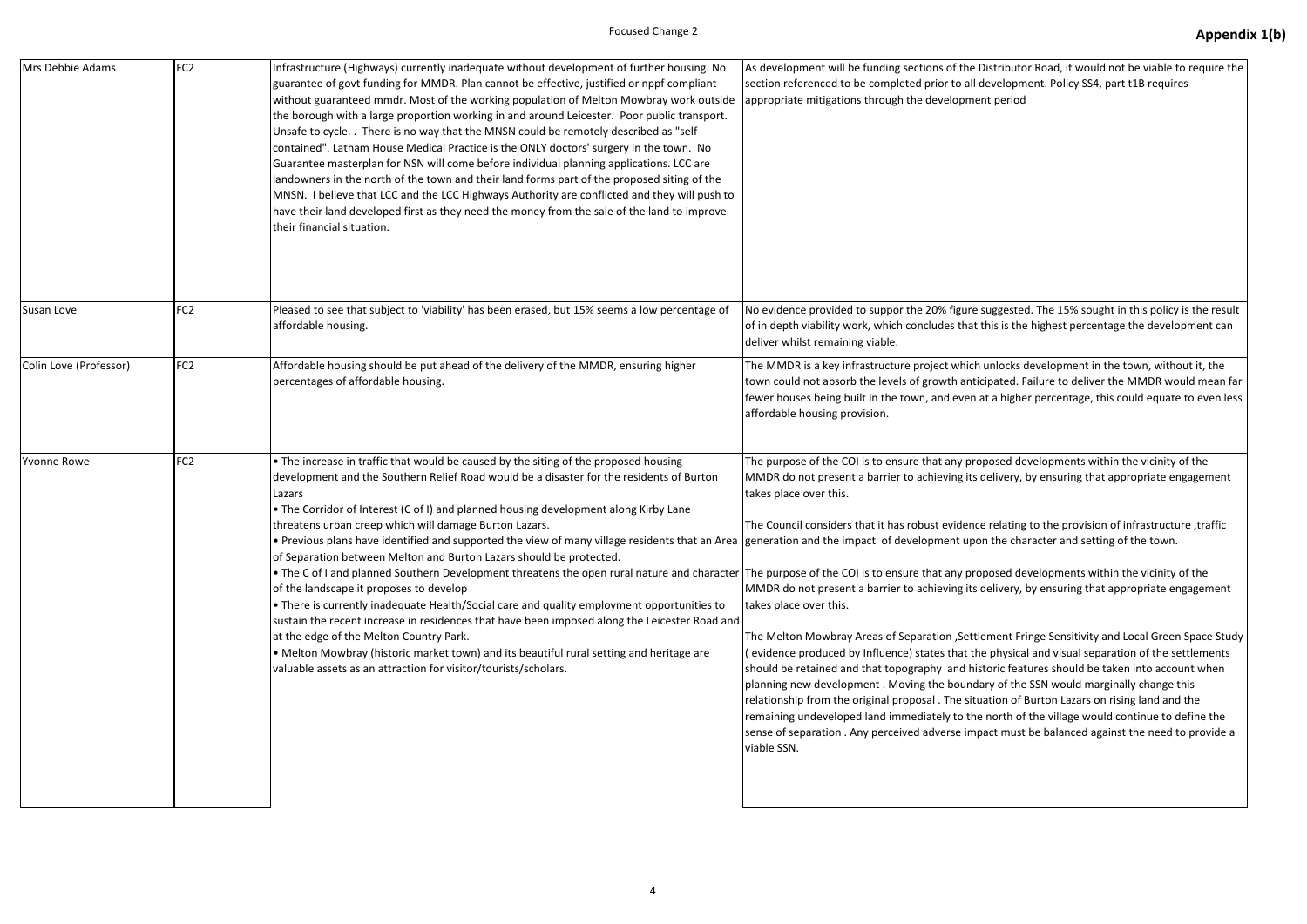| Anthony Maher                            | FC <sub>2</sub> | The road infrastructure delivery depends upon government funding for a distributor road as<br>without it any further development becomes unsustainable. This funding should be in place<br>before any further development takes place. The bus services in to town are not regular<br>enough to make it a viable part of a 'Melton Park Greenway' Using the Melton Park as a route<br>in and out of town creates many concerns for the conservation of wildlife and biodiversity and<br>other problems of practicability. | Any adverse impacts on the AoS or the scheduled<br>development of the area. The Council's evidence<br>indicates that the proposed southern SUE land do<br>the setting of the SAM and that separation is not                                                      |
|------------------------------------------|-----------------|---------------------------------------------------------------------------------------------------------------------------------------------------------------------------------------------------------------------------------------------------------------------------------------------------------------------------------------------------------------------------------------------------------------------------------------------------------------------------------------------------------------------------|------------------------------------------------------------------------------------------------------------------------------------------------------------------------------------------------------------------------------------------------------------------|
| Terence Joyce                            | FC <sub>2</sub> | MBC attention to "Green Infrastructure" should go beyond Melton town and villages on the<br>outskirt, Green infrastructure is also very important for "Green Field " sites such as SOM2 in<br>Somerby which is within the path of "Primary Green Infrastructure" corridor known as Jubilee<br>way (6). SOM 2 good example of green infrastructure.                                                                                                                                                                        | On the basis of evidence, specified routes are ide                                                                                                                                                                                                               |
| Laurence Holmes                          | FC <sub>2</sub> | Please refer to paragraphs 3.6 to 3.33 of attached representations.                                                                                                                                                                                                                                                                                                                                                                                                                                                       | As the representation raises no substantively diff<br>is no new information and/or changed national (on<br>further comment.                                                                                                                                      |
| Laurence Holmes                          | FC <sub>2</sub> | Please refer to paragraphs 3.6 to 3.29 of the attached representations.                                                                                                                                                                                                                                                                                                                                                                                                                                                   | The Local Plans seeks to deliver the MMDR in its<br>A607 Leicester Road around the east of the town<br>part of the Melton Mowbray Transport Strategy (<br>Borough Council are committed to bringing forwa<br>possible, and are investigating all appropriate fun |
| Janet Simpson                            | FC <sub>2</sub> | Policy SS4, FC2.1 + mapFC13.1<br>The outline development as proposed would seriously diminish the critical area of separation<br>and cause great harm to the character and identity of Burton Lazars and diminish the<br>significance of the St Mary and St Lazarus hospital Scheduled Ancient Monument and its<br>setting. Conflict with policy EN1, EN2, EN3, EN4, EN6 and EN13.                                                                                                                                        | The Council's evidence (technical note prepared I<br>proposed southern SUE land does not appear to I<br>SAM and that separation is not a key aspect of th                                                                                                        |
| <b>Gavin Simpson</b>                     | FC <sub>2</sub> | The outline development as proposed with the changes, would reduce the area of separation<br>and cause harm to the character and identity of Burton Lazars and greatly reduce the<br>significance of the St Mary and St Lazarus hospital Scheduled Ancient Monument and its<br>setting. The area of separation between Melton Mowbray and Burton Lazars will be reduced<br>by at least half, to around 180 meters, and would have the appearance of joining it up with the<br>town from the views that are available.     | The purpose of the COI is to ensure that any prop<br>MMDR do not present a barrier to achieving its d<br>takes place over this.                                                                                                                                  |
| Adam Murray (obo The Lomas SS4<br>family |                 | Consider that the proposal would have a severe and adverse impact upon their land<br>holdings and business interests and consider that employment development would not CPO powers if necessary to deliver the proposed<br>fund the provision of a new road. Ask that their land is removed from the local plan.                                                                                                                                                                                                          | It is disappointing that agreement has not been re                                                                                                                                                                                                               |

d ancient monument would be as part of the wider dechnical note prepared by Cotswold Archaeology) oes not appear to have formed an important part of t a key aspect of the SAM.

entified to be protected.

Ferent issues to those raised at PSD stage, and there or local policy) to consider, the Councils has no

entirety from the A606 Nottingham Road to the over the course of the plan period (by 2036). As (MMTS), Leicestershire County Council and Melton ard each section of the distributor road as soon as nding opportunities to do so.

by Cotswold Archaeology) indicates that the have formed an important part of the setting of the he SAM.

oosed developments within the vicinity of the delivery, by ensuring that appropriate engagement

reached with these land owners. The LPA will use road.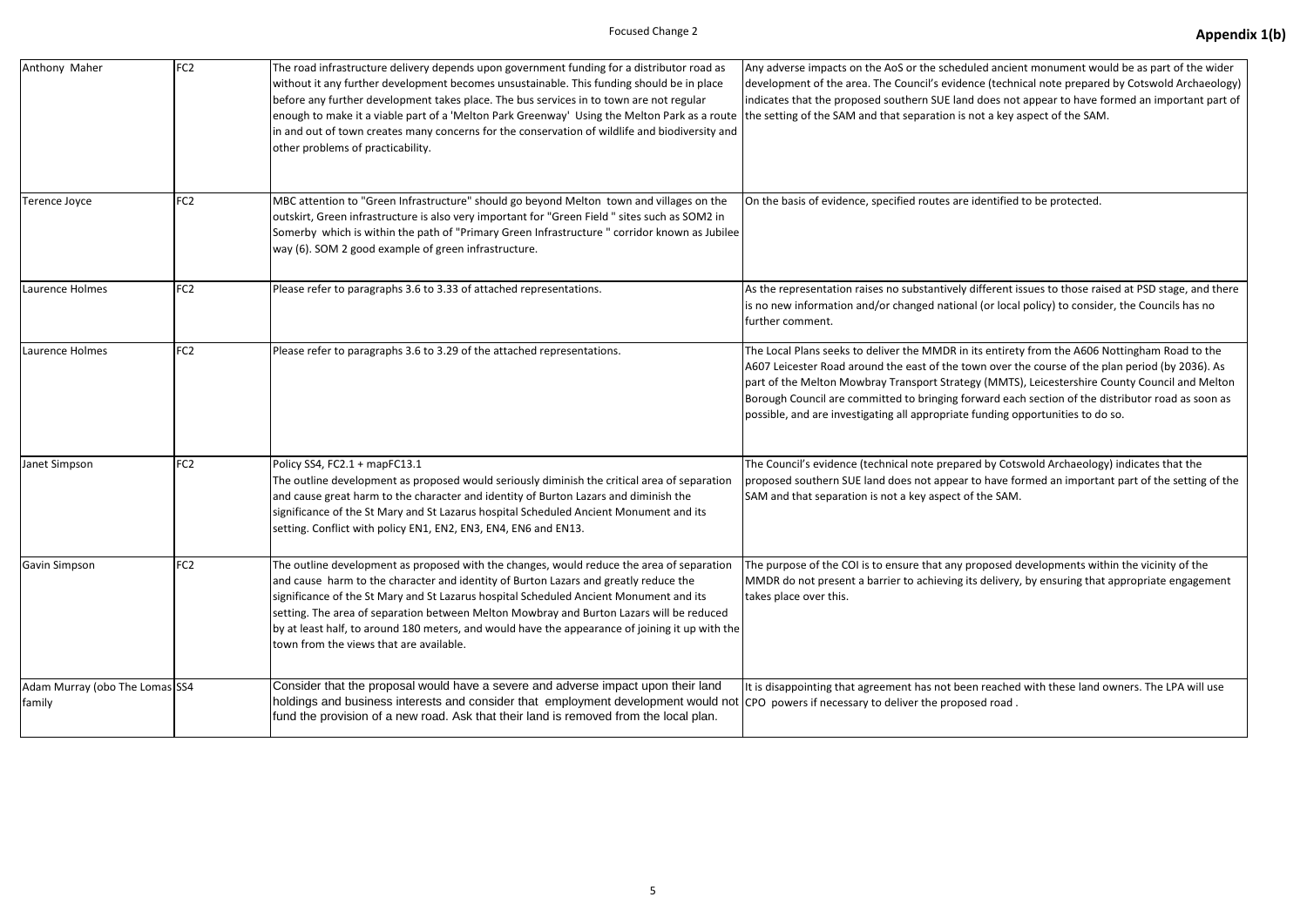| Laurence Holmes (obo<br>Richborough Estates & LCC)<br>(ANON-7VBY-7HEF-J) | FC <sub>2</sub> | Policy SS5. The Developers reaffirm their support for the North Sustainable Neighbourhood<br>allocation. Allocation does not represent true capacity of the site which is 2200. Clients section needs and the role of the NSN to achieve this. It is<br>could deliver 720 dwellings. This would deliver 48% of the allocation as currently identified, or<br>33% of an allocation of 2,200 dwellings as sought for the total NSN. On the basis of the<br>evidence put forward to the Council, Policy SS5 as drafted would not achieve the full potential<br>housing delivery of the NSN. Leicestershire County Council's Education team have advised that Other sites a re subject to requirements for contr<br>a two-form entry primary school with capacity for 420 pupils should be provided on a 1.7 ha<br>site within the NSN. However, this is not addressed by the Focused Changes and the wording<br>of Policy SS5 should therefore be revised to reflect this requirement. It is imperative that the<br>alignment of the link road is consistent with the northern boundary of the NSN as defined on<br>the Policies Map. | See repsonse to comments for FC1. The quantum<br>the NSN which may be acceptable and/or come fo<br>the Plan period.<br>No changes to the provision of schooling within P<br>consideration in their own right.<br>Re: timing of the road, the Plan has not made this<br>to do so until full investigation of the ability to do<br>reasons why, in parts, it is not possible. These w<br>underway.<br>The masterplanning requirements in policy SS5 al<br>Support for bus service clause noted. |
|--------------------------------------------------------------------------|-----------------|------------------------------------------------------------------------------------------------------------------------------------------------------------------------------------------------------------------------------------------------------------------------------------------------------------------------------------------------------------------------------------------------------------------------------------------------------------------------------------------------------------------------------------------------------------------------------------------------------------------------------------------------------------------------------------------------------------------------------------------------------------------------------------------------------------------------------------------------------------------------------------------------------------------------------------------------------------------------------------------------------------------------------------------------------------------------------------------------------------------------------------|-----------------------------------------------------------------------------------------------------------------------------------------------------------------------------------------------------------------------------------------------------------------------------------------------------------------------------------------------------------------------------------------------------------------------------------------------------------------------------------------------|
| Laurence Holmes (obo<br>Richborough Estates & LCC)<br>(ANON-7VBY-7HEF-J) | FC2/SS5 cont/d  | Specific reference to the North Sustainable Neighbourhood should be inserted into the Draft<br>Charging Schedule, explicitly stating that a £0 CIL rate applies. The Council's aspiration to<br>establish local energy standards is not compliant with paragraph 009 of the NPPG. The Council<br>should not set a policy which requires Building Regulation requirements to be exceeded.<br>Requirements under m1 to m6 should be treated as indicative details for areas of the NSN<br>falling outside the red line boundary of an application site.                                                                                                                                                                                                                                                                                                                                                                                                                                                                                                                                                                              | It is not considered appropriate or necessary as O<br>review which may not coincide with the LP. Inclus<br>the required approach.<br>Energy Standards within the NSN were not the su<br>These criteria relate to the masterplanning requir<br>sonly insofar as they relate to the site concerned.                                                                                                                                                                                             |
| <b>Sharon Wiggins</b><br>(Leicestershire County<br>Council)              | FC <sub>2</sub> | Policy SS4+ SS5 Primary provision: The Council is pleased to note that a new primary school is<br>included in both development areas. A 420 place school would be required in each location,<br>the cost of each school is currently in the region of £6.64 million, and each site would need to<br>be a minimum of 1.7ha. Secondary provision: In view of the proposed development to the<br>North and South of Melton and the surrounding villages, there is a need to ensure that<br>secondary provision is planned in response to the overall growth across the district. The<br>Authority's preferred option would be to expand both existing Melton secondary schools to<br>accommodate the additional pupils However in the event that the number of dwellings<br>approved goes above that indicated in the document it may be more appropriate to consider<br>building a new secondary school. Whilst this is not considered necessary based on the current<br>information, if required, it would cost in the region of £16.6million and require a site of 5ha.                                                            | The authority has been working closely with the E<br>sites to ensure that the future educational capaci                                                                                                                                                                                                                                                                                                                                                                                       |

m specified is positively prepared to meet identified is recognised there may be further capacity within forward as part of a plan review under SS6 or beyond

Policy SS5 were presented in the Focussed Change. cributions to education within FC4 and as a material

is prescriptive and considered it would be premature o so have been completed, as there may be practical vill be explored by the design work currently

allow for phasing.

CIL is a separate exercise and subject of regular ision in a permanent LP policy would conflict with

ubject of a Focussed Change consultation. irement and will be relevant to individual application

Education Authority and the promoters of these sity is provided.